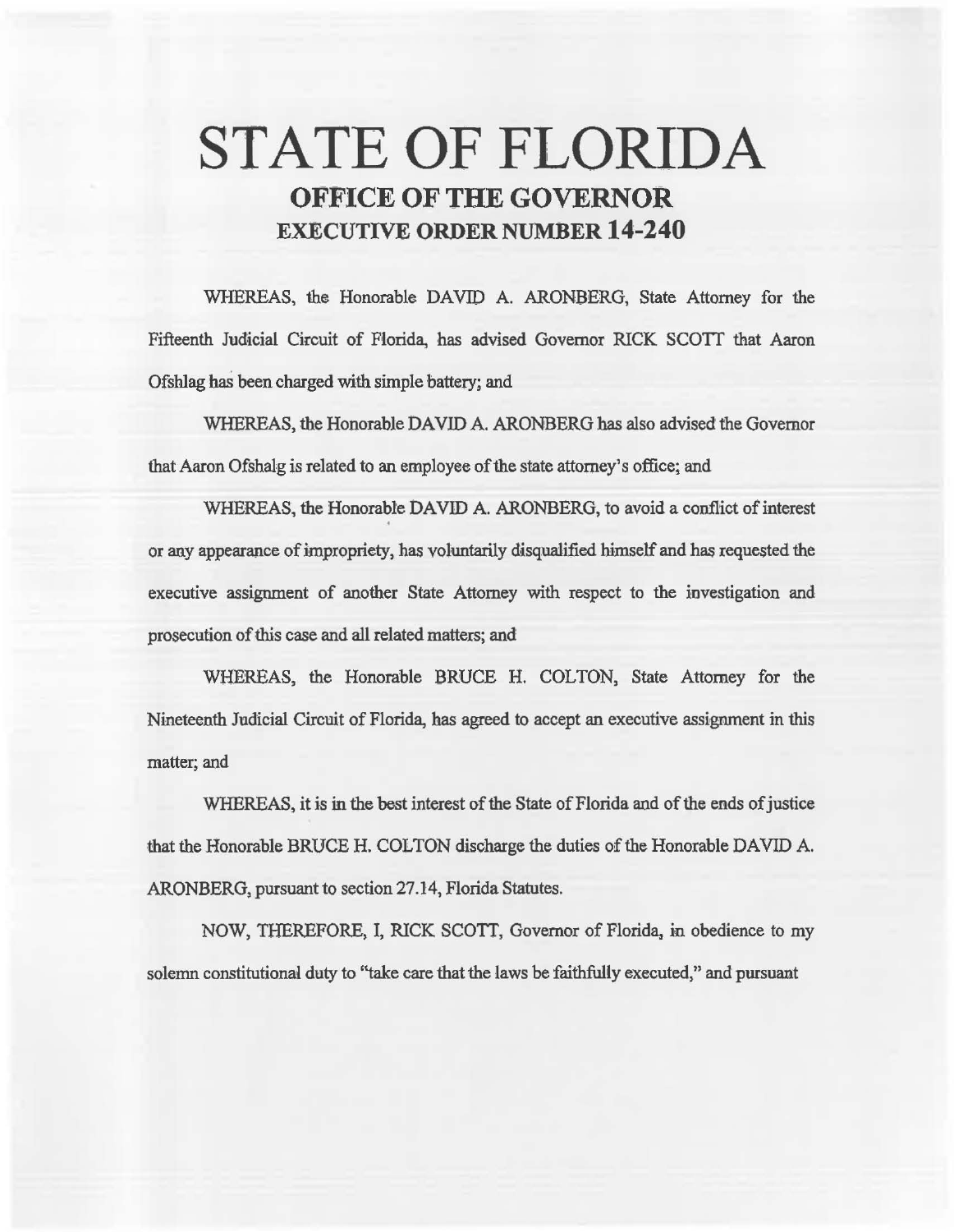to the Constitution and laws of the State of Florida, issue the foMowing Executive Order, effective immediately:

## Section l.

The Honorable BRUCE H. COLTON, State Attorney for the Nineteenth. Judicial Circuit of Florida, referred to as the "Assigned State Attorney," is assigned to discharge the duties of the Honorable DAVID A. ARONBERG, State Attorney for the Fifteenth Judicial Circuit of Florida, as they relate to the investigation, prosecution and a11 matters related to Aaron Ofshlag.

## Section 2.

The Assigned State Attorney or one or more Assistant State Attorneys and Investigators, who have been designated by the Assigned State Attorney, shall proceed immediately to the Fifteenth Judicial Circuit of Florida, and are vested with the authority to perform the duties prescribed herein.

#### Section 3.

All residents of the Fifteenth Judicial Circuit are requested, and all public officials are directed, to cooperate and render whatever assistance is necessary to the Assigned State Attorney, so that justice may be served.

#### Section 4.

The period of this Executive Assignment shall be for one (1) year, to and including August 26, 2015.